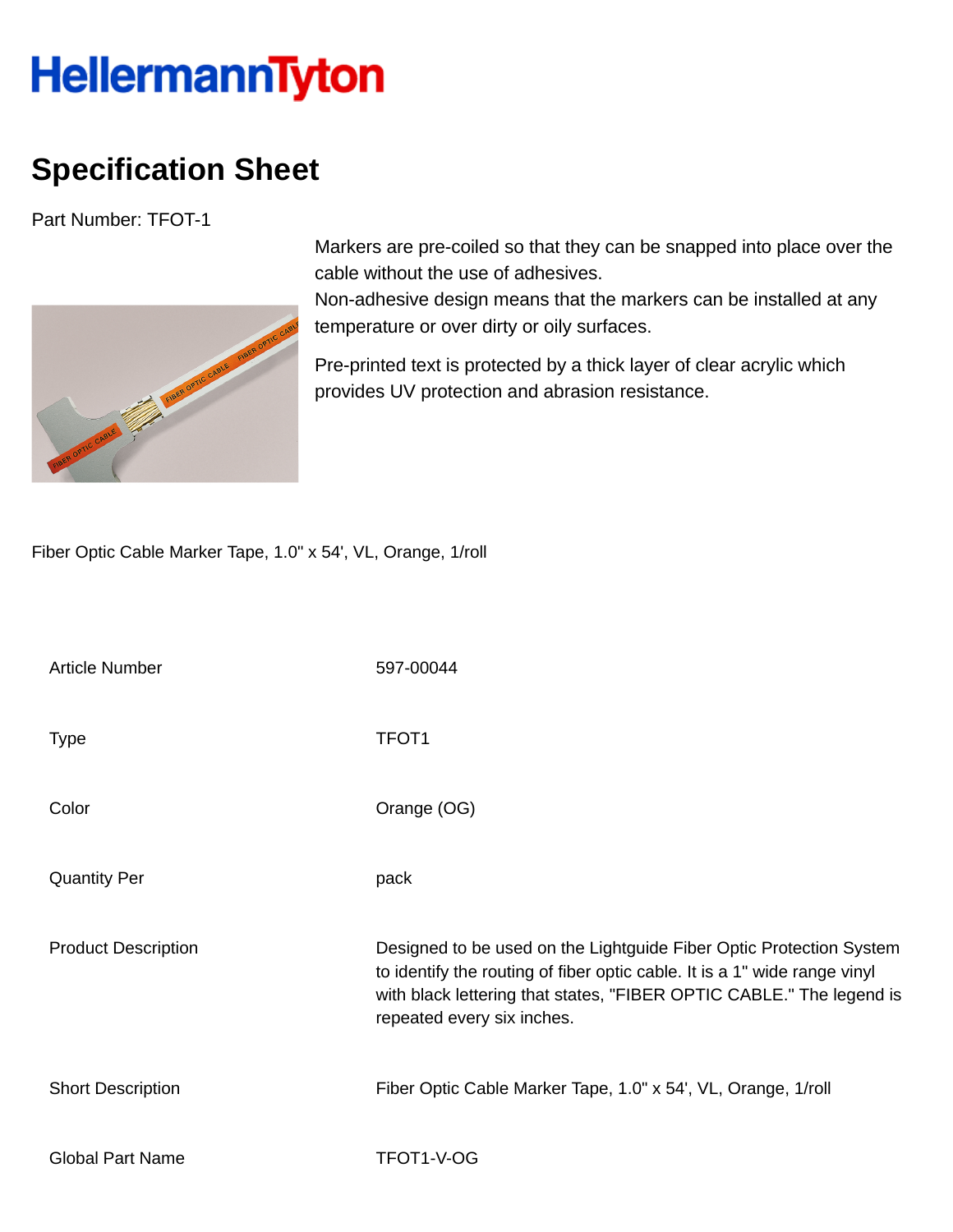| Length L (Imperial)          | 54                               |
|------------------------------|----------------------------------|
| Length L (Metric)            | 16.46                            |
| Width W (Imperial)           | 1.0                              |
| Width W (Metric)             | 25.4                             |
| Height H (Imperial)          | 2.2                              |
| Height H (Metric)            | 50.8                             |
|                              |                                  |
|                              |                                  |
| Material                     | Vinyl (V)                        |
| <b>Material Shortcut</b>     | V                                |
| Halogen Free                 | No                               |
| <b>Operating Temperature</b> | -18°F to +200°F (-29°C to +93°C) |
| Reach Compliant (Article 33) | No                               |
| <b>ROHS Compliant</b>        | Yes                              |
|                              |                                  |
|                              |                                  |

Package Quantity (Imperial) 1